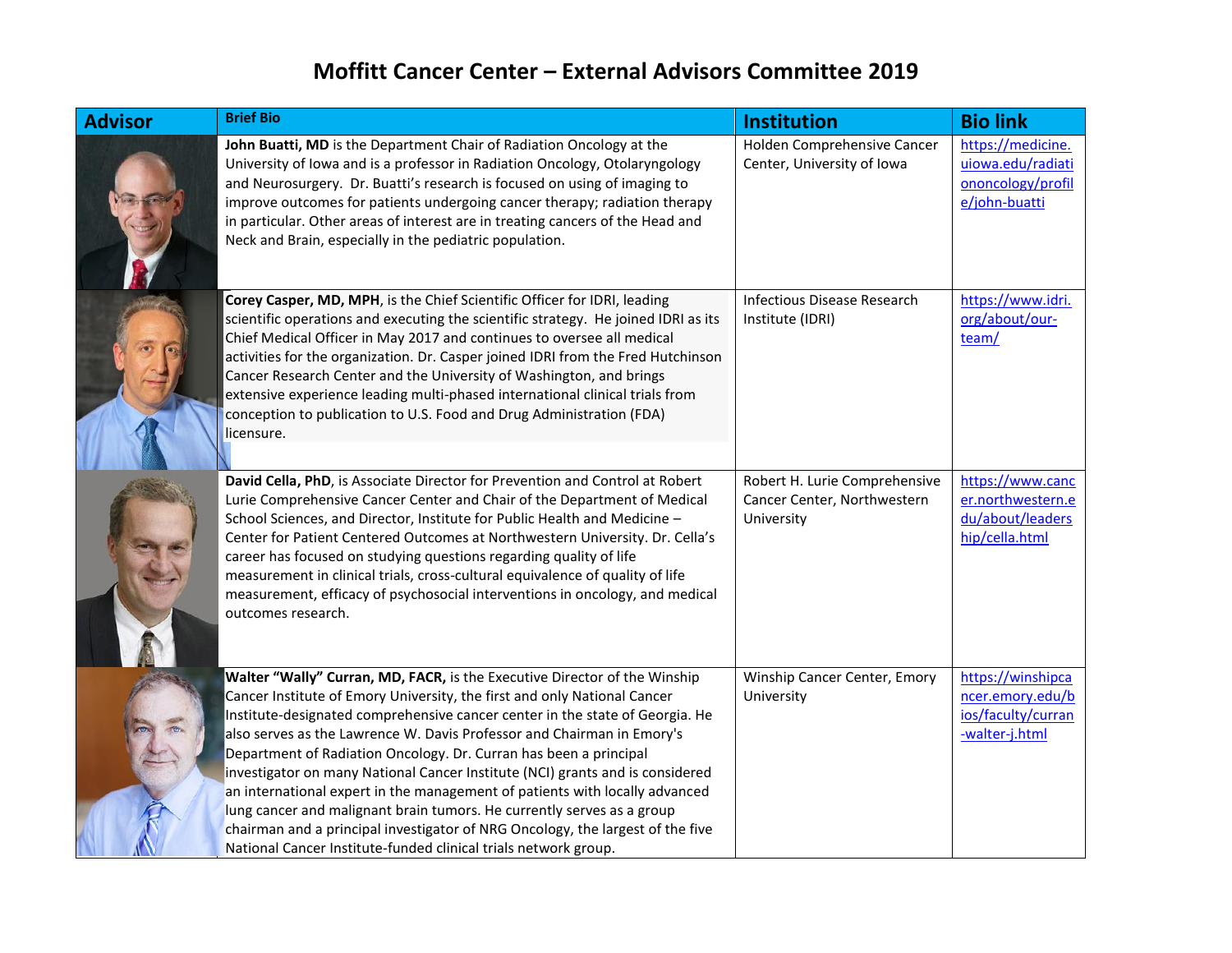| Dexter Frederick, MD is the Founder and Executive Director of Brain<br>Expansions Scholastic Training (BEST) Foundation. BEST helps minority<br>students prepare confidently for careers in health care. By exposing middle<br>school and high school students to different health care careers, the program<br>aims to inspire them to pursue college degrees.                                                                                                                                                                                                                                               | <b>BEST Foundation</b>                                                  | www.brainexpa<br>nsions.org                                                       |
|---------------------------------------------------------------------------------------------------------------------------------------------------------------------------------------------------------------------------------------------------------------------------------------------------------------------------------------------------------------------------------------------------------------------------------------------------------------------------------------------------------------------------------------------------------------------------------------------------------------|-------------------------------------------------------------------------|-----------------------------------------------------------------------------------|
| Stanton L. Gerson, MD is the Director of the Case Comprehensive Cancer<br>Center and the National Center for Regenerative Medicine at Case Western<br>Reserve University, where he is the Asa and Patricia Shiverick-Jane B Shiverick<br>(Tripp) Professor of Hematological Oncology and Case Western Reserve<br>University Distinguished University Professor. He is a physician, Division of<br>Hematology and Oncology, University Hospitals Cleveland Medical Center. Dr.<br>Gerson has been active in the stem cell, hematologic malignancies, and<br>developmental therapeutics programs.               | Case Comprehensive Cancer<br>Center, Case Western Reserve<br>University | https://case.edu/<br>cancer/members/<br>member-<br>directory/stanton<br>-l-gerson |
| Lauren E. Hackett, MPA is Executive Director of Administration and Chief<br>Business Officer, Vanderbilt-Ingram Cancer Center/Cancer Patient Care Center<br>Department of Radiation Oncology and Oncology, Imaging and Quantitative<br>Sciences Administration. Ms. Hackett has nearly 20 years of experience in<br>administration, most recently at the New York University Cancer Institute,<br>where she served as executive director for administration. Hackett serves as<br>the administrative representative for Vanderbilt-Ingram on the National<br>Comprehensive Cancer Network Board of Directors. | Vanderbilt-Ingram Cancer<br>Center                                      | http://www.vicc.o<br>rg/dd/display.php<br>?person=lauren.h<br>ackett              |
| Patrick Hwu, MD is Head of the Division of Cancer Medicine at the University<br>of Texas MD Anderson Cancer Center. Dr. Hwu is considered one of the leading<br>tumor immunologists in the country, focusing on the development of novel vaccine<br>and adoptive T-cell therapies. His laboratory and clinical work have led to insights<br>and advances in the understanding of the interactions between tumors and the<br>immune system, and the development of cellular immunotherapies.                                                                                                                   | <b>MD Anderson Cancer Center</b>                                        | http://faculty.md<br>anderson.org/pat<br>rick hwu/                                |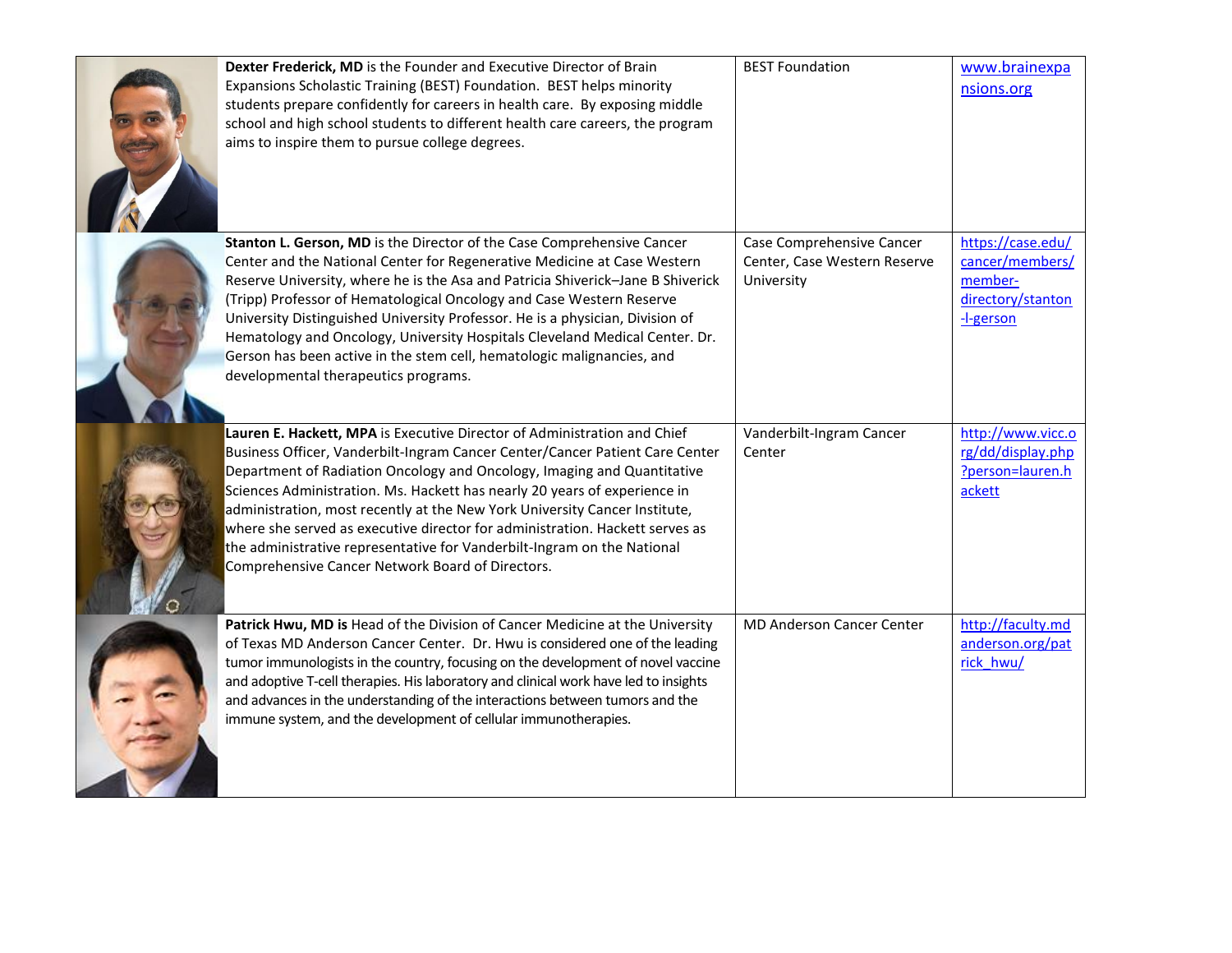| Elizabeth Platz, MPH, ScD is Professor of Epidemiology in the Cancer<br>Epidemiology Track at the Johns Hopkins Bloomberg School of Public Health<br>and Co-Leader of the Cancer Prevention and Control Program at the<br>SKCCC. With a research focus on the molecular and genetic epidemiology of<br>prostate and colon cancers that incorporates health disparities and strives<br>toward translation of findings, her expertise complements the full spectrum of<br>Aims of the Cancer Epidemiology Program.                                                                                                                                                                                                                                                                                                        | Johns Hopkins Bloomberg<br>School of Public Health and the<br>Sidney Kimmel Comprehensive<br>Cancer Center (SKCCC) at Johns<br>Hopkins | http://www.hop<br>kinsmedicine.or<br>g/profiles/result<br>s/directory/profi<br>le/6131602/eliz<br>abeth-platz |
|-------------------------------------------------------------------------------------------------------------------------------------------------------------------------------------------------------------------------------------------------------------------------------------------------------------------------------------------------------------------------------------------------------------------------------------------------------------------------------------------------------------------------------------------------------------------------------------------------------------------------------------------------------------------------------------------------------------------------------------------------------------------------------------------------------------------------|----------------------------------------------------------------------------------------------------------------------------------------|---------------------------------------------------------------------------------------------------------------|
| Peggie Sherry is CEO/Founder of Faces of Courage Foundation, Inc. This<br>nonprofit 501 (c) 3 organization provides life enriching experiences to kids,<br>women and families touched by cancer and/or blood disorders. Faces of<br>Courage is the first organization in the U.S. to tailor a women's weekend camp<br>for minority cancer survivors and is considered a leader in minority outreach<br>and education.                                                                                                                                                                                                                                                                                                                                                                                                   | Faces of Courage Foundation                                                                                                            | www.facesofcour<br>age.org<br>psherry@facesofc<br>ourage.org                                                  |
| Yu Shyr, PhD- Harold L. Moses Chair in Cancer Research;<br>Director, Vanderbilt Center for Quantitative Sciences;<br>Director, Vanderbilt Technologies for Advanced Genomics Analysis and<br>Research Design (VANGARD); Associate Director for Quantitative Sciences<br>Integration, VICC.; Professor and Chair, Department of Biostatistics; and<br>Professor of Biomedical Informatics and Health Policy. Dr. Shyr has developed<br>biostatistical and bioinformatic methodologies for clinical trial design, high-<br>dimensional data preprocessing, estimating relative potency in a parallel line<br>bioassay, and other statistical and bioinformatic approaches.                                                                                                                                                | Vanderbilt Ingram Cancer<br>Center                                                                                                     | https://medschoo<br>I.vanderbilt.edu/h<br>ealth-<br>policy/person/yu-<br>shyr-phd                             |
| Celette Sugg Skinner, Ph.D., is Professor and Chair of UT Southwestern's<br>Department of Clinical Sciences and holds the Parkland Community Medicine<br>Professorship. She is the founding Associate Director for Population Sciences<br>for the Harold C. Simmons Comprehensive Cancer Center. A pioneer in<br>computer-tailored communications, Dr. Skinner has spent 30 years developing<br>and testing innovative behavior-change interventions, working primarily<br>among traditionally underserved groups. Her recent work focuses on multilevel<br>interventions that meaningfully use electronic health records to identify<br>patients in need of intervention, use clinically collected information to<br>generate and deliver algorithm-driven tailored interventions, and track<br>intervention outcomes. | UT Southwestern<br><b>Simmons Cancer Center</b>                                                                                        | http://profiles.uts<br>outhwestern.edu/<br>profile/94368/cel<br>ette-skinner.html                             |